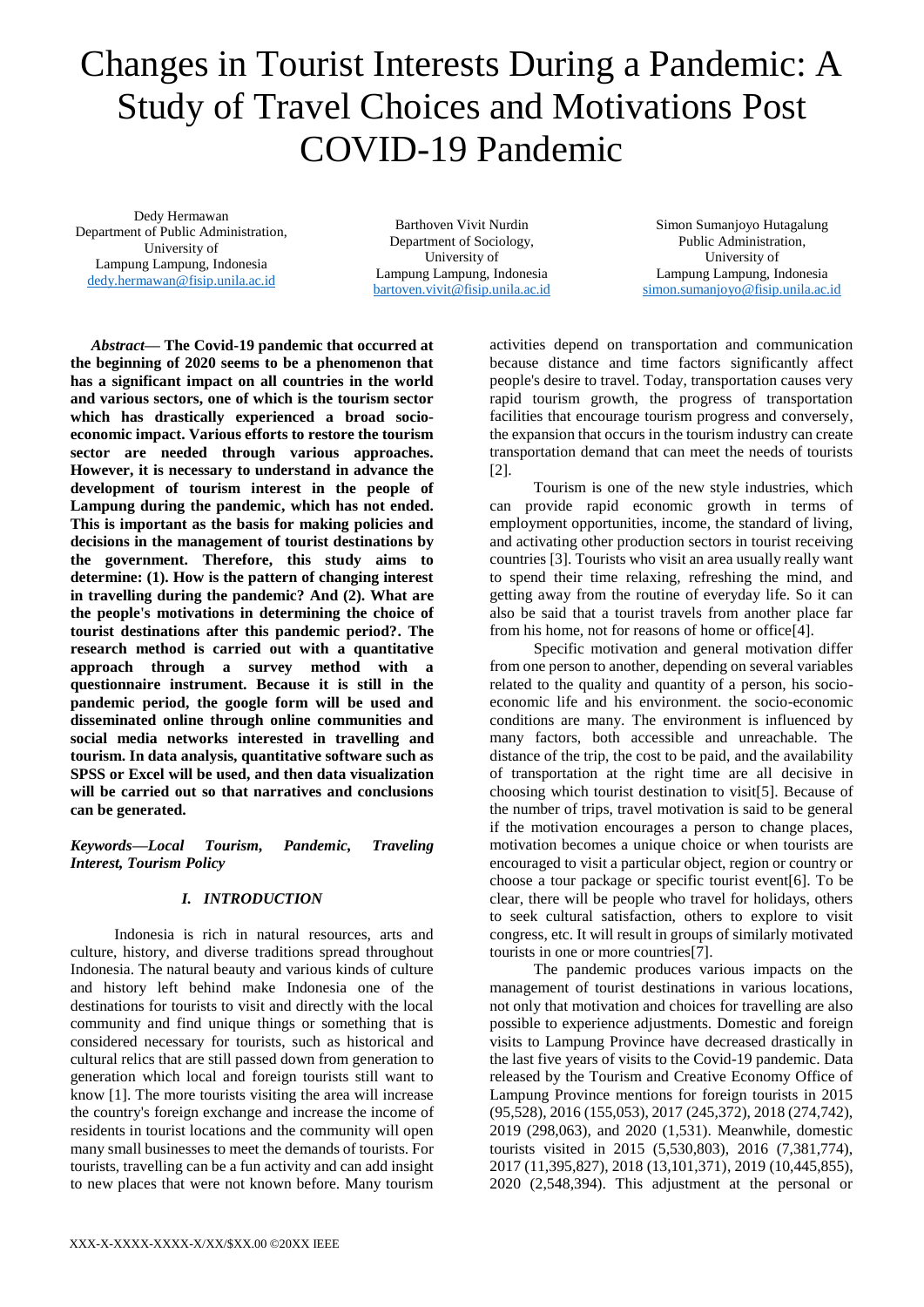community level encourages various changes in tourismrelated mechanisms, institutions and policies. Therefore, it is interesting to analyze changes in travel choices and motivations in the range before, during and after the pandemic as reference material for related policies.

## *II. LITERATURE REVIEW*

The word "motive" is defined as an effort that encourages someone to do something. Motives can be the driving force from within and within the subject to carry out certain activities to achieve one goal. Even the motive can be interpreted as an internal condition (preparedness). Starting from the word "motive", then motivation can be interpreted as an active driving force. Motives are active at certain times, especially when the need to achieve goals is felt/urgently[8]. Motivation is taken from the Latin term "move", which means "to move". In the current context, motivation is a psychological process asking to direct, direct, and determine voluntary actions that lead to goals[9]. Motivation is a tendency that arises in a person consciously or unconsciously to do something. Actions with specific goals or efforts cause people to do something because they want to achieve the desired goal[10]. Motivation is a simple thing because people express or are encouraged to behave in specific ways that Thus, motivating someone is undoubtedly easy; try to find out what they need and use it as a possible reward[11].

Ross (1994: 33) says that the motivation for tourism can be divided into four categories: (1) Physical stimulation: rest physical activity, participating in sports, beach recreation, entertainment that makes the body not tense, and health considerations, (2). Cultural motivation: desire to know other countries, for example, art, customs, dance, painting, and religion, (3). Interpersonal motivation: the desire to meet new faces, visit friends or relatives, visit oneself from daily activities, family or neighbours, or make new friends, (4). Motivation Status and Dignity: the need for recognition, attention, respect, and reputation[12].

Tourism is part of community culture related to how to use concepts and has undergone a long development process from a narrow and straightforward understanding to a broad and complex understanding. Tourism is a very complex and multisectoral social phenomenon[13]. This view gives rise to various perceptions and understandings of tourism, both as a concept, industry, activity, and system. With this understanding, tourism can be highlighted from various points of view[14]. The complexity of tourism in question includes tourism as a human experience, as a resource, as a business, and as an industry[15].

The concept of "tourism" comes from the Sanskrit word "wisata", which means "journey", which is the same or can be equated with the word "travel" in English. So people do "travellers" because, in Indonesian, it is customary to use the suffix "wan" to express people with their profession, expertise, position, and position. So the word "tourist" in several ways is different from "tourist" in English[16]. Tourists are actors in "tourism" activities. The purpose of tourists doing this activity is to get the pleasure of life by enjoying or doing something in the place they visit that makes them happy without balance or is

voluntary. For this purpose, tourists leave their homes for other places in time. In terms of this place of origin, other tourists are divided into two: tourists who come from local countries, domestic tourists, and tourists who come from foreign tourist countries[17].

Several factors influence tourists in deciding to travel: tourist income, prices of products offered and prices of other necessities of life, quality of tourism products, political relations between countries/regions, regional economic conditions, and socio-cultural conditions of the two countries. Thus, tourism development is also successful/capable of tourists to the area, so developers must pay attention to these factors in planning tourism in tourism policy making[18].

Tourism experts put forward various definitions of tourism policy. Goeldner and Ritchie (2006) define policy as regulations, rules, guidelines, directions, and development/promotional targets and strategies that provide a framework for individual and collective decisionmaking that directly affects the long-term and day-to-day development of tourism takes place in an area destination. Biederman (2007) adds an essential point to the definition of tourism policy by suggesting that the principle of tourism policy is to ensure that countries and regions get the maximum benefit from the social and economic contributions provided. Biederman also stated that the ultimate goal of tourism policy is to increase the progress of the country or region and the lives of its citizens[19].

#### *III.RESEARCH METHOD*

Population refers to the whole group of people, events, or things of interest that researchers will investigate [20]. The location of this research is Lampung Province. The population in this study is all people in Lampung Province who have visited tourist destinations in the last three years (2019-2021). The sample consists of the number of members elected from the population. The technique of determining the sample used in this study is non-random sampling using the purposive sampling technique. The purposive Sampling technique is one of the sampling techniques by selecting samples based on research on several characteristics of sample members tailored to the research objectives[21]. Characteristics or criteria in selecting samples in the study are as follows: (1)—respondents who have visited tourist destinations outside their domicile at least once in the last three years. (2). Respondents are at least 17 years old. Researchers used 200 respondents as a sample.

The data collection method used in this study was using a questionnaire. Data collection is executed with an online Google form. Instrument testing was carried out in this study to avoid uncertainty in choosing the appropriate scale. In this study, several tests were carried out, namely reliability tests and validity tests. Validity test is a mechanism for measuring variables to meet the requirements[22]. The higher the validity of a measuring instrument, the more precise the measuring instrument is on the target. This test uses Pearson's Product Moment technique and operationalizes the SPSS for Windows application. All questions are valid, that is, they have an rcount above the r-table (0.1966). Reliability shows the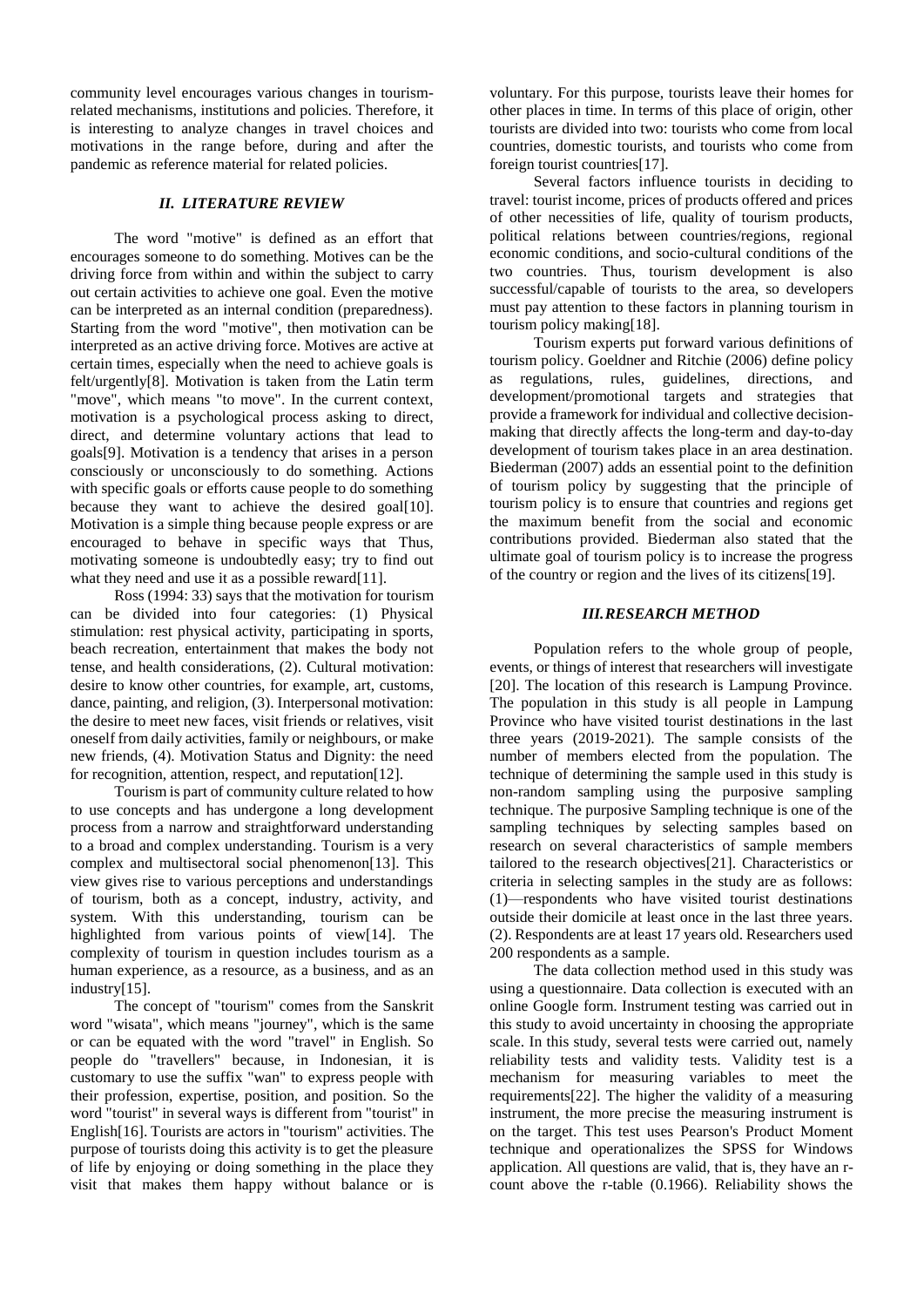consistency and consistency of a measurement scale[23]. Therefore, this test is carried out on statement items that have been tested for validity and are declared valid. The criteria used in the Cronbach's Alpha method, if the Cronbach's Alpha value  $\leq 0.6$  means that the reliability is low, the researcher usually will not use statement items that have low reliability, but if the Cronbach's Alpha value is 0.6 then it is declared good.

## *IV. RESULT AND DISCUSSION*

In the beginning, an analysis of the profiles of respondents in this study was conducted, where several exciting things could be stated. The results of the survey respondent profile can be seen in Table 1 below:

**Table 1. Research Respondent Profile**

| No             | Category            | Quantity | $\%$              |
|----------------|---------------------|----------|-------------------|
|                | Gender              |          |                   |
| 1              | Male                | 87       | 43.5              |
| $\overline{2}$ | Female              | 113      | 56.5              |
|                |                     | 200      | 100               |
|                | age                 |          |                   |
| $\mathbf{1}$   | $<$ 20 years        | 49       | 24.5              |
| $\overline{2}$ | $20-30$ years       | 76       | 38                |
| 3              | 30-40 years         | 61       | 30.5              |
| $\overline{4}$ | 40-50 years         | 12       | 6                 |
| 5              | $> 50$ years        | 2        | 1                 |
|                |                     | 200      | 100               |
|                | Profession          |          |                   |
| $\mathbf{1}$   | Student             | 87       | 43.5              |
| $\overline{c}$ | ASN/TNI/Polri       | 41       | 20.5              |
| $\overline{3}$ | Private Employee    | 52       | 26                |
| $\overline{4}$ | Entrepreneur        | 20       | 10                |
|                |                     | 200      | 100               |
|                | Long time no travel |          |                   |
| 1              | 0-3 months          | 46       | 23                |
| 2              | 4-6 months          | 58       | 29                |
| $\overline{3}$ | 7-9 months          | 43       | $\overline{21.5}$ |
| 4              | $10-12$ months      | 33       | 16.5              |
| 5              | $>12$ months        | 20       | 10                |
|                |                     | 200      | 100               |

From the table above, it can be explained that the respondents in this study were dominated by women (56.5%), age range 20-30 years (38%), student work status (43.5%), and had long experience not travelling during this pandemic is dominant in the range of 4-6 months (29%). By analyzing the dominant profile in this survey, it can be said that the group most interested in holding tourism activities in this activity. The gender group, young age and student background are the most dynamic groups instinctively, do not have too high a financial burden and do not have too many professional responsibilities. This group is also the most dynamic when looking at the period of only travelling during the pandemic period, which is 4- 6 months, meaning that they went to a tourist destination at least four months ago.

The pandemic conditions generate caution for tourism actors, including tourists. It is very evident when compared in the three-time spans; before the pandemic,

during the pandemic and after the pandemic (hope). This comparison is needed to see changes in the pattern of tourist destinations. From the findings of the collection carried out, there can be identified which is presented in table 2 and figure 1 as follows:

**Table 2. Changes in travel options before, during a pandemic and pandemic taxable income**

| The Category           | $BP(\%)$ | (96) | $AP($ %) |
|------------------------|----------|------|----------|
| Within the city        | 17       | 42.5 |          |
| Between regions within |          |      |          |
| the province           | 25       | 26.5 | 18       |
| Outside the province,  |          |      |          |
| within Sumatra         | 21.5     | 21   | 26.5     |
| Outside the province,  |          |      |          |
| outside Sumatra        | 33.5     | 10   | 38.5     |
| Overseas               |          |      |          |

Table 2 above presents the questionnaire results that compare three timescales from the pre-pandemic, pandemic, and post-pandemic periods. To make it easier for observing the changes of choices, the data are presented in Figure 1 as follows:



### **Figure 1. Changes in Travel Options During the Pandemic**

From the picture above, it can be seen that the tourist choices seemed evenly distributed in the prepandemic period, where respondents dominantly chose travel destinations out of the area, especially out of Lampung. Tourist destinations in this category are generally located in Jakarta, West Java and Central Java. The second most popular choice in the prepandemic period was travelling in the province; generally, beaches, hills, and natural beauty in Lampung Province districts became this group's destinations. The minimum position is the group that travels abroad, and this group is at a minimal number because it requires more adequate resources. This condition seems to have changed during the pandemic. The space for movement and health protocols are implemented to encourage choices for groups of tourism enthusiasts. From Figure 1 above, it appears that the dominant choice of travelling within the city and discussion of travel options within the province. The group who answered that they still travelled outside the province, either inside Sumatra or outside Sumatra,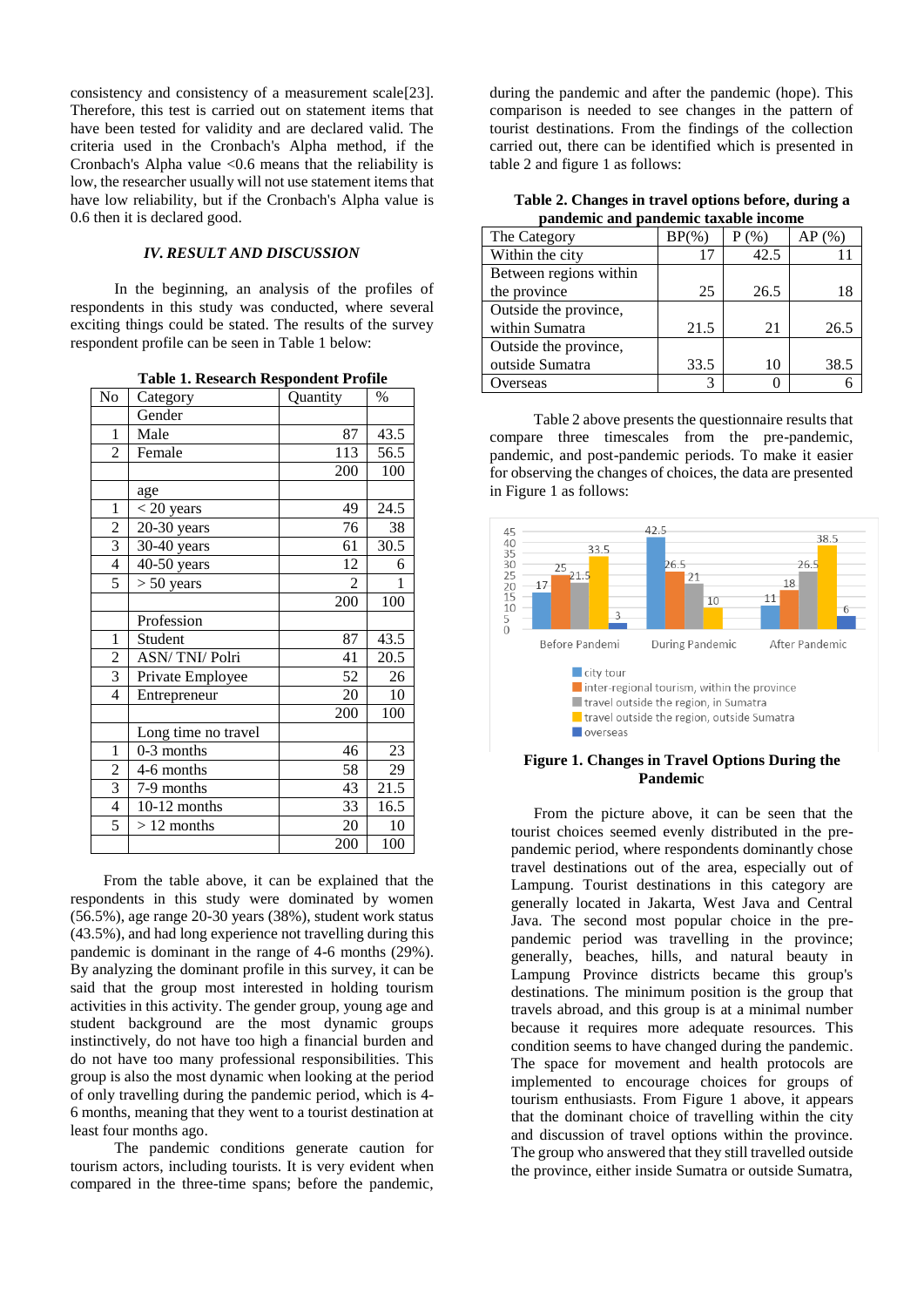decreased more. No one even travels overseas. However, in the future, where the pandemic is already visible, the pattern will change again. After the pandemic, it will be marked by the choice of dominant tourist destinations outside Lampung and Sumatra and inter-regional travel that is still in Sumatra, and there will even be growing in numbers compared to the period before the pandemic. What is also interesting is the growing group that chooses foreign tourist destinations. This increases the enthusiasm for travelling, which will be even stronger after the pandemic subsides. In order to find out in more detail what motivations drive the choice of travelling after the pandemic, the data is presented in table 3 as follows:

**Table 3. The motivation that drives the desire to travel after the pandemic**

| No             | Category                             | <b>Quantity</b> | %    |
|----------------|--------------------------------------|-----------------|------|
|                | <b>Physical Motivation</b>           |                 |      |
|                | Rest                                 | 34              | 17   |
|                | <b>Sports</b>                        | 15              | 7.5  |
|                | spiritual health                     | 35              | 17.5 |
| $\overline{2}$ | <b>Cultural Motivation</b>           |                 |      |
|                | want to know customs                 | 26              | 13   |
|                | traditional art                      | 10              | 5    |
|                | traditional artwork                  | 12              | 6    |
| 3              | <b>Interpersonal Motivation</b>      |                 |      |
|                | visiting relatives                   | 30              | 15   |
|                | meet new people                      | 10              | 5    |
| $\overline{4}$ | <b>Motivation Status and Dignity</b> |                 |      |
|                | social reputation                    | 12              | 6    |
|                | social experience                    | 11              | 5.5  |
| 5              | <b>Other Motivation</b>              |                 |      |
|                | problem escape                       | 5               | 2.5  |
|                |                                      | 200             |      |

Table 3 above shows the distribution of motivational categories that encourage tourists to carry out tourism activities in the post-pandemic period. Physical motivation seems to be the most dominant choice, where most of them want to make tourism a fulfilment of spiritual health and take physical rest. Most of the respondents had a very severe pandemic with health protocols that looked like a time of physical and spiritual recovery. The following dominant motivation is interpersonal motivation, where the interest to visit relatives who have not had time to meet during the pandemic becomes a quite realistic motivation. Family and travelling are widespread in our society, at times that are hindered during the pandemic.

Meanwhile, the most minimal motivation is another motivation which is the interest of escaping from problems when the survey was conducted. This motivation is generally related to the burden of problems experienced during the pandemic, generally related to the burden of family problems, work or relationships in the family. The pandemic period, which is envisaged to give freedom to return to visit various tourist destinations, is expected to know the physical, psychological conditions and restoration of relationships that were interrupted during the pandemic. The results of this survey can be used as material for policy recommendations during the pandemic and postpandemic.

## *V. CONCLUSION*

Based on the discussion that has been carried out, the following conclusions can be drawn: (1). changes in tourism choices from the pre-pandemic, during the pandemic and post-pandemic, to the pre-pandemic period marked by an even distribution of tourist destination choices, during the pandemic it turns out that the change in tourist choices becomes the dominant tourist destination in the city and the city. Meanwhile, the choice of tourist destinations is expected. After the pandemic, it is back to the way it was before the pandemic. (2). In the postpandemic period, physical, interpersonal, and escape motivations from emerging problems is respondents' preferences for tourism activities. The post-pandemic period, which is envisaged to give freedom to return to visit various tourist destinations, is expected to find out about the physical, psychological and restoration of relationships or friends who were cut off during the pandemic.

# **V. REFERENCES**

- [1] K. M. Adams, 'What western tourism concepts obscure: intersections of migration and tourism in Indonesia', *Tourism Geographies*, vol. 0, no. 0, pp. 1–26, May 2020, doi: 10.1080/14616688.2020.1765010.
- [2] S. Amaro and P. Duarte, 'An integrative model of consumers' intentions to purchase travel online', *Tourism Management*, vol. 46, pp. 64–79, Feb. 2015, doi: 10.1016/j.tourman.2014.06.006.
- [3] I. P. Astawa, N. N. Triyuni, and I. D. M. C. Santosa, 'Sustainable tourism and harmonious culture: a case study of cultic model at village tourism', *J. Phys.: Conf. Ser.*, vol. 953, p. 012057, Jan. 2018, doi: 10.1088/1742-6596/953/1/012057.
- [4] A. Rizal, 'Implementation of Tourism Development Policies in Garut District, West Java Province, Indonesia', *The Institute of Biopaleogeography named under Charles R. Darwin*, vol. 5, pp. 1–40, 2021.
- [5] D. Dean and D. Suhartanto, 'The formation of visitor behavioral intention to creative tourism: the role of push–Pull motivation', *Asia Pacific Journal of Tourism Research*, vol. 24, no. 5, pp. 393–403, May 2019, doi: 10.1080/10941665.2019.1572631.
- [6] H. Oktadiana, P. L. Pearce, A. K. Pusiran, and M. Agarwal, 'Travel Career Patterns: The Motivations of Indonesian and Malaysian Muslim Tourists', *Tourism Culture & Communication*, vol. 17, no. 4, pp. 231–248, Dec. 2017, doi: 10.3727/109830417X15072926259360.
- [7] S. Wijaya, W. Wahyudi, C. B. Kusuma, and E. Sugianto, 'Travel motivation of Indonesian seniors in choosing destination overseas', *International Journal of Culture, Tourism and Hospitality Research*, vol. 12, no. 2, pp. 185–197, Jan. 2018, doi: 10.1108/IJCTHR-09-2017-0095.
- [8] K. O. Abdumansurovich, 'The Concept Of Motive And Its Interpretations On Literature', *1*, vol. 2, no. 07, pp. 145–152, Jul. 2020, doi: 10.37547/tajssei/Volume02Issue07-17.